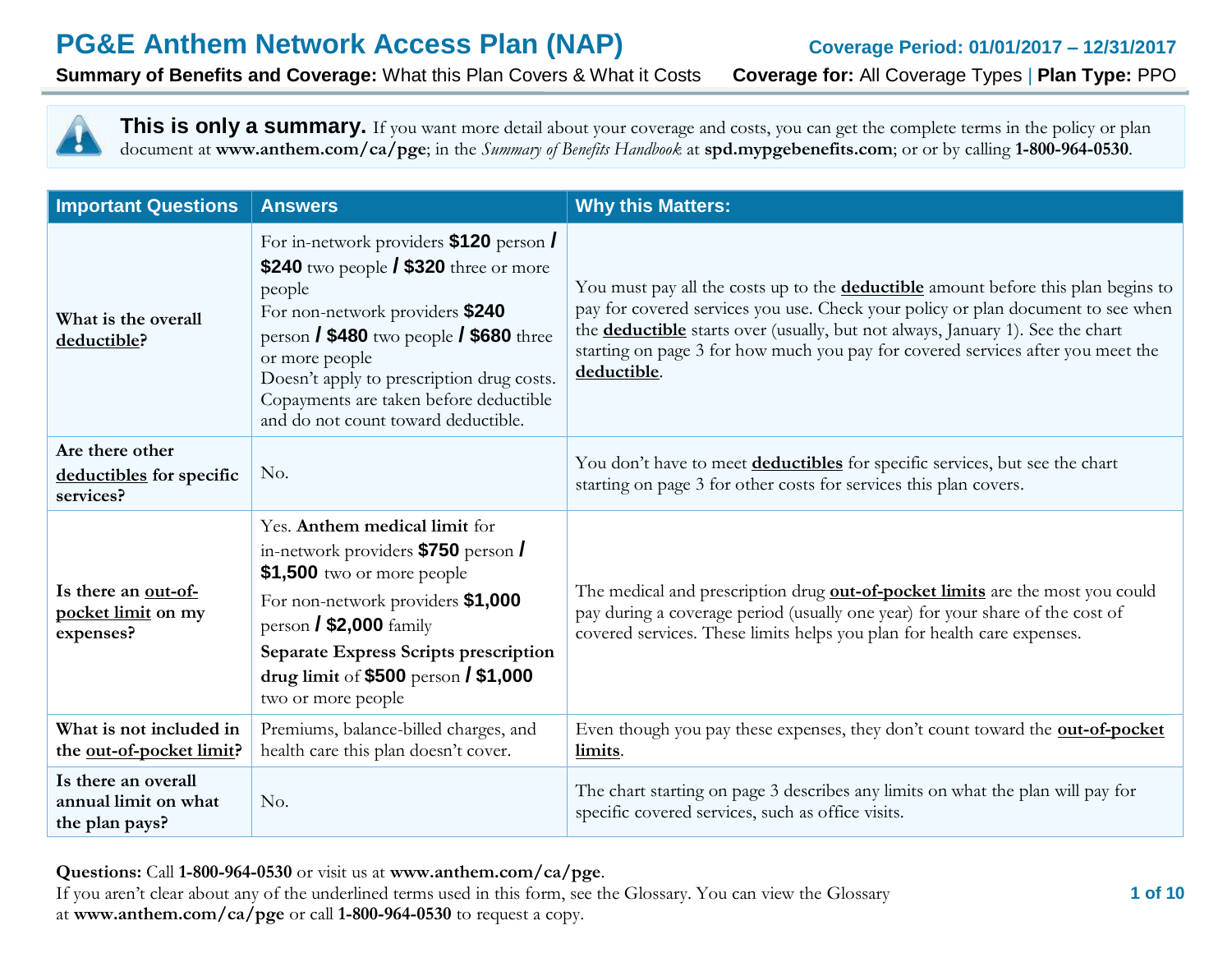**Summary of Benefits and Coverage:** What this Plan Covers & What it Costs **Coverage for:** All Coverage Types | **Plan Type:** PPO

| <b>Important Questions</b>                     | <b>Answers</b>                                                                                   | <b>Why this Matters:</b>                                                                                                                                                                                                                                                                                                                                                                                                                               |
|------------------------------------------------|--------------------------------------------------------------------------------------------------|--------------------------------------------------------------------------------------------------------------------------------------------------------------------------------------------------------------------------------------------------------------------------------------------------------------------------------------------------------------------------------------------------------------------------------------------------------|
| Does this plan use a<br>network of providers?  | Yes. See www.anthem.com/ca/pge or<br>call 1-800-964-0530 for a list of in-<br>network providers. | If you use an in-network doctor or other health care <b>provider</b> , this plan will pay<br>some or all of the costs of covered services. Be aware, your in-network doctor or<br>hospital may use an out-of-network <b>provider</b> for some services. Plans use the<br>term in-network, preferred, or participating for providers in their network. See<br>the chart starting on page 3 for how this plan pays different kinds of <b>providers</b> . |
| Do I need a referral to<br>see a specialist?   | No. You don't need a referral to see a<br>specialist.                                            | You can see the <b>specialist</b> you choose without permission from this plan.                                                                                                                                                                                                                                                                                                                                                                        |
| Are there services this<br>plan doesn't cover? | Yes.                                                                                             | Some of the services this plan doesn't cover are listed on page 6. See your policy<br>or plan document for additional information about excluded services.                                                                                                                                                                                                                                                                                             |



**Copayments** are fixed dollar amounts (for example, \$15) you pay for covered health care, usually when you receive the service.

- **Coinsurance** is *your* share of the costs of a covered service, calculated as a percent of the **allowed amount** for the service. For example, if the plan's **allowed amount** for an overnight hospital stay is \$1,000, your **coinsurance** payment of 20% would be \$200. This may change if you haven't met your **deductible**.
- The amount the plan pays for covered services is based on the **allowed amount**. If an out-of-network **provider** charges more than the **allowed amount**, you may have to pay the difference. For example, if an out-of-network hospital charges \$1,500 for an overnight stay and the **allowed amount** is \$1,000, you may have to pay the \$500 difference. (This is called **balance billing**.)
- This plan may encourage you to use in-network **providers** by charging you lower **deductibles**, **copayments** and **coinsurance** amounts.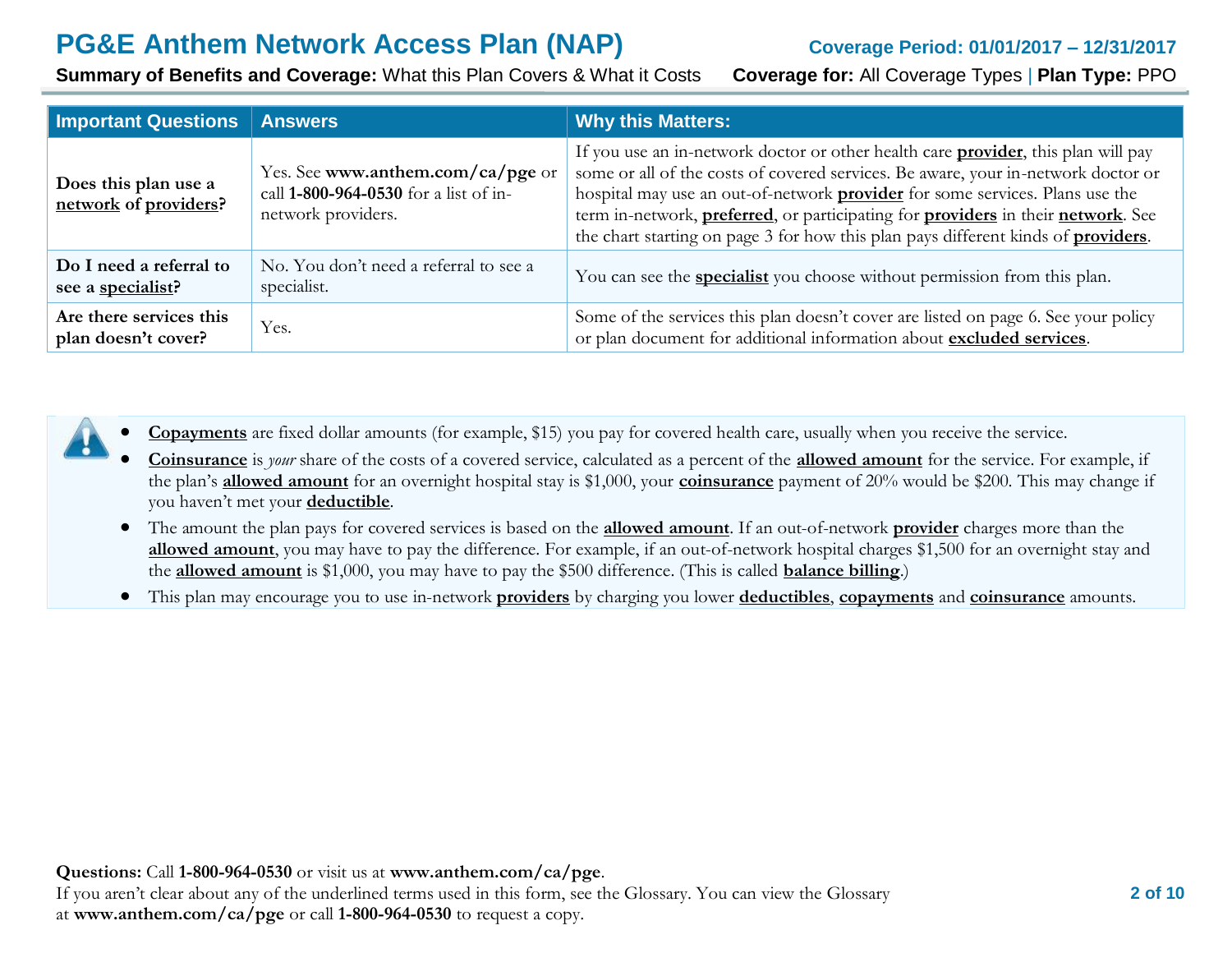**Summary of Benefits and Coverage:** What this Plan Covers & What it Costs **Coverage for:** All Coverage Types | **Plan Type:** PPO

| <b>Common</b><br><b>Medical Event</b>                                                                                                                                          | <b>Services You May Need</b>                     | <b>Your Cost If You</b><br>Use an<br><b>In-Network</b><br><b>Provider</b>        | <b>Your Cost If You</b><br>Use a<br><b>Non-Network</b><br><b>Provider</b> | <b>Limitations &amp; Exceptions</b>                                                                                                                                                                          |
|--------------------------------------------------------------------------------------------------------------------------------------------------------------------------------|--------------------------------------------------|----------------------------------------------------------------------------------|---------------------------------------------------------------------------|--------------------------------------------------------------------------------------------------------------------------------------------------------------------------------------------------------------|
|                                                                                                                                                                                | Primary care visit to treat an injury or illness | \$10 copay/visit                                                                 | 30% coinsurance                                                           | -none-                                                                                                                                                                                                       |
|                                                                                                                                                                                | Specialist visit                                 | \$20 copay/visit                                                                 | 30% coinsurance                                                           | -none-                                                                                                                                                                                                       |
| If you visit a health<br>care provider's office<br>or clinic                                                                                                                   | Other practitioner office visit                  | 20% coinsurance for<br>chiropractic and<br>acupuncture                           | 30% coinsurance for<br>chiropractic and<br>acupuncture                    | Coverage is limited to 15<br>visits/year for non-network<br>chiropractic care. Coverage is<br>limited to 20 visits/year for in-<br>network acupuncture and 15<br>visits/year for non-network<br>acupuncture. |
|                                                                                                                                                                                | Preventive care/screening/immunization           | \$10 copay/visit<br>primary care<br>physician and \$20<br>copay/visit specialist | 30% coinsurance                                                           | There may be other levels of<br>copays or coinsurance that are<br>contingent on what services are<br>provided. Please see your formal<br>contract of coverage for details.                                   |
|                                                                                                                                                                                | Diagnostic test (X-ray, blood work)              | 10% coinsurance                                                                  | 30% coinsurance                                                           | -none-                                                                                                                                                                                                       |
| If you have a test                                                                                                                                                             | Imaging (CT/PET scans, MRIs)                     | 10% coinsurance                                                                  | 30% coinsurance                                                           | -none-                                                                                                                                                                                                       |
| If you need drugs to<br>treat your illness or<br>condition<br>More information<br>about <b>prescription</b><br>drug coverage is<br>available at<br>www.express-<br>scripts.com | Generic drugs                                    | 15% for retail; $10\%$<br>for mail order                                         | 20% for retail; not<br>applicable for mail<br>order                       | 5% penalty for using retail for<br>maintenance drugs after 3 fills.                                                                                                                                          |
|                                                                                                                                                                                | Preferred brand drugs                            | 25% for retail; 20%<br>for mail order                                            | 30% for retail; not<br>applicable for mail<br>order                       | 5% penalty for using retail for<br>maintenance drugs after 3 fills.<br>Penalty may apply if generic<br>available.                                                                                            |
|                                                                                                                                                                                | Non-preferred brand drugs                        | 25% for retail; $20\%$<br>for mail order                                         | 30% for retail; not<br>applicable for mail<br>order                       | 5% penalty for using retail for<br>maintenance drugs after 3 fills.<br>Penalty may apply if generic<br>available.                                                                                            |
|                                                                                                                                                                                | Specialty drugs                                  | Covered as any other<br>drug                                                     | Covered as any other<br>drug                                              | 5% penalty may apply for using<br>retail after 3 fills.                                                                                                                                                      |

**Questions:** Call **1-800-964-0530** or visit us at **www.anthem.com/ca/pge**.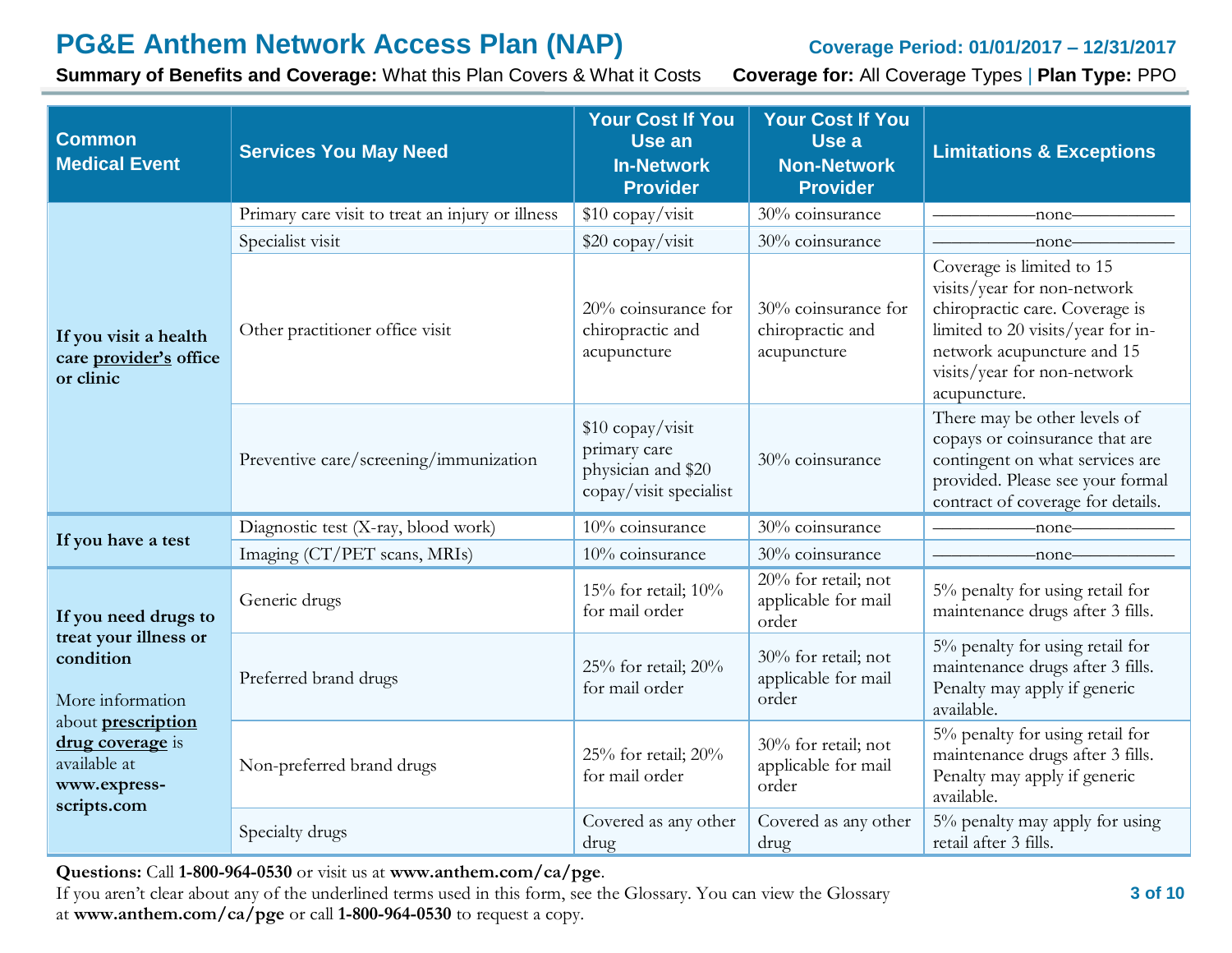**Summary of Benefits and Coverage:** What this Plan Covers & What it Costs **Coverage for:** All Coverage Types | **Plan Type:** PPO

| <b>Common</b><br><b>Medical Event</b>                                                                                                   | <b>Services You May Need</b>                   | <b>Your Cost If You</b><br>Use an<br><b>In-Network</b><br><b>Provider</b>        | <b>Your Cost If You</b><br>Use a<br><b>Non-Network</b><br><b>Provider</b> | <b>Limitations &amp; Exceptions</b>                                                                            |
|-----------------------------------------------------------------------------------------------------------------------------------------|------------------------------------------------|----------------------------------------------------------------------------------|---------------------------------------------------------------------------|----------------------------------------------------------------------------------------------------------------|
| If you have                                                                                                                             | Facility fee (e.g., ambulatory surgery center) | \$35 copay/visit                                                                 | 30% coinsurance                                                           | Copay waived if admitted (in-<br>network only).                                                                |
| outpatient surgery                                                                                                                      | Physician/surgeon fees                         | 0% coinsurance                                                                   | 30% coinsurance                                                           | -none-                                                                                                         |
|                                                                                                                                         | Emergency room services                        | \$35 copay/visit                                                                 | \$35 copay/visit                                                          | Copay waived if admitted.                                                                                      |
| If you need                                                                                                                             | Emergency medical transportation               | 0% coinsurance                                                                   | 0% coinsurance                                                            | -none-                                                                                                         |
| immediate medical<br>attention                                                                                                          | Urgent care                                    | \$10 copay/visit<br>primary care<br>physician and \$20<br>copay/visit specialist | 30% coinsurance                                                           | -none-                                                                                                         |
| If you have a<br>hospital stay                                                                                                          | Facility fee (e.g., hospital room)             | $$100$ copay                                                                     | 30% coinsurance                                                           | \$300 penalty if preauthorization is<br>not obtained for non-emergency<br>care.                                |
|                                                                                                                                         | Physician/surgeon fee                          | 0% coinsurance                                                                   | 30% coinsurance                                                           | -none-                                                                                                         |
|                                                                                                                                         | Mental/behavioral health outpatient services   | \$10 copay/individual<br>visit<br>\$5 copay/group visit                          | 30% coinsurance                                                           | No charge for initial visit for<br>medication evaluation.                                                      |
| If you have mental<br>health, behavioral<br>health, or substance<br>abuse needs<br>Benefits administered<br>by Beacon Health<br>Options | Mental/behavioral health inpatient services    | 0% coinsurance                                                                   | 30% coinsurance                                                           | Preauthorization required; \$300<br>penalty if you fail to notify<br>Beacon Health Options within 48<br>hours. |
|                                                                                                                                         | Substance use disorder outpatient services     | \$10 copay/individual<br>visit<br>\$5 copay/group visit                          | 30% coinsurance                                                           | -none-                                                                                                         |
|                                                                                                                                         | Substance use disorder inpatient services      | 0% coinsurance                                                                   | 30% coinsurance                                                           | Preauthorization required; \$300<br>penalty if you fail to notify<br>Beacon Health Options within 48<br>hours. |

# **Questions:** Call **1-800-964-0530** or visit us at **www.anthem.com/ca/pge**.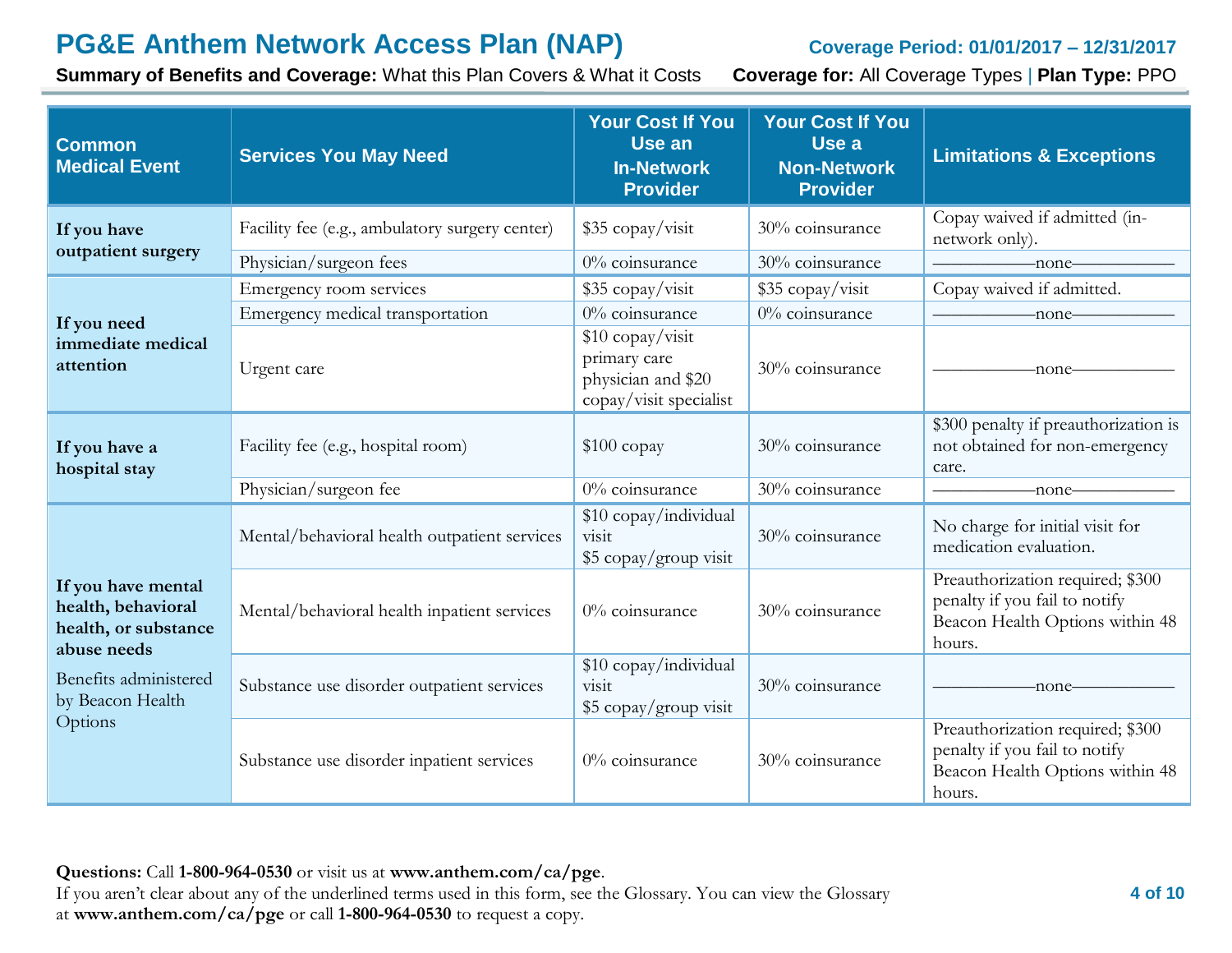**Summary of Benefits and Coverage:** What this Plan Covers & What it Costs **Coverage for:** All Coverage Types | **Plan Type:** PPO

| <b>Common</b><br><b>Medical Event</b>                                   | <b>Services You May Need</b>        | <b>Your Cost If You</b><br>Use an<br><b>In-Network</b><br><b>Provider</b> | <b>Your Cost If You</b><br>Use a<br><b>Non-Network</b><br><b>Provider</b> | <b>Limitations &amp; Exceptions</b>                                                                                                                                                                   |
|-------------------------------------------------------------------------|-------------------------------------|---------------------------------------------------------------------------|---------------------------------------------------------------------------|-------------------------------------------------------------------------------------------------------------------------------------------------------------------------------------------------------|
| If you are pregnant                                                     | Prenatal and postnatal care         | \$20 copay/visit                                                          | 30% coinsurance                                                           | Diagnostics/X-rays/labwork<br>covered separately                                                                                                                                                      |
|                                                                         | Delivery and all inpatient services | $$100$ copay                                                              | 30% coinsurance                                                           | \$300 penalty if preauthorization is<br>not obtained.                                                                                                                                                 |
| If you need help<br>recovering or have<br>other special health<br>needs | Home health care                    | 10% coinsurance                                                           | 30% coinsurance                                                           | \$300 penalty if preauthorization is<br>not obtained.                                                                                                                                                 |
|                                                                         | Rehabilitation services             | 20% coinsurance                                                           | 30% coinsurance                                                           | Preauthorization is required for<br>25th visit and beyond for all<br>services.                                                                                                                        |
|                                                                         | Habilitation services               | 20% coinsurance                                                           | 30% coinsurance                                                           | Preauthorization is required for<br>25th visit and beyond for all<br>services.                                                                                                                        |
|                                                                         | Skilled nursing care                | 10% coinsurance                                                           | 30% coinsurance                                                           | \$300 penalty if preauthorization is<br>not obtained.                                                                                                                                                 |
|                                                                         | Durable medical equipment           | 20% coinsurance                                                           | 30% coinsurance                                                           | Failure to obtain preauthorization<br>may result in non-coverage or<br>reduced coverage for purchases or<br>cumulative rentals over \$1,000.<br>\$300 penalty if preauthorization is<br>not obtained. |
|                                                                         | Hospice service                     | 10% coinsurance                                                           | 30% coinsurance                                                           | \$300 penalty if preauthorization is<br>not obtained.                                                                                                                                                 |
|                                                                         | Eye exam                            | Not covered                                                               | Not covered                                                               | -none-                                                                                                                                                                                                |
| If your child needs<br>dental or eye care                               | Glasses                             | Not covered                                                               | Not covered                                                               | -none-                                                                                                                                                                                                |
|                                                                         | Dental check-up                     | Not covered                                                               | Not covered                                                               | -none–                                                                                                                                                                                                |

### **Questions:** Call **1-800-964-0530** or visit us at **www.anthem.com/ca/pge**.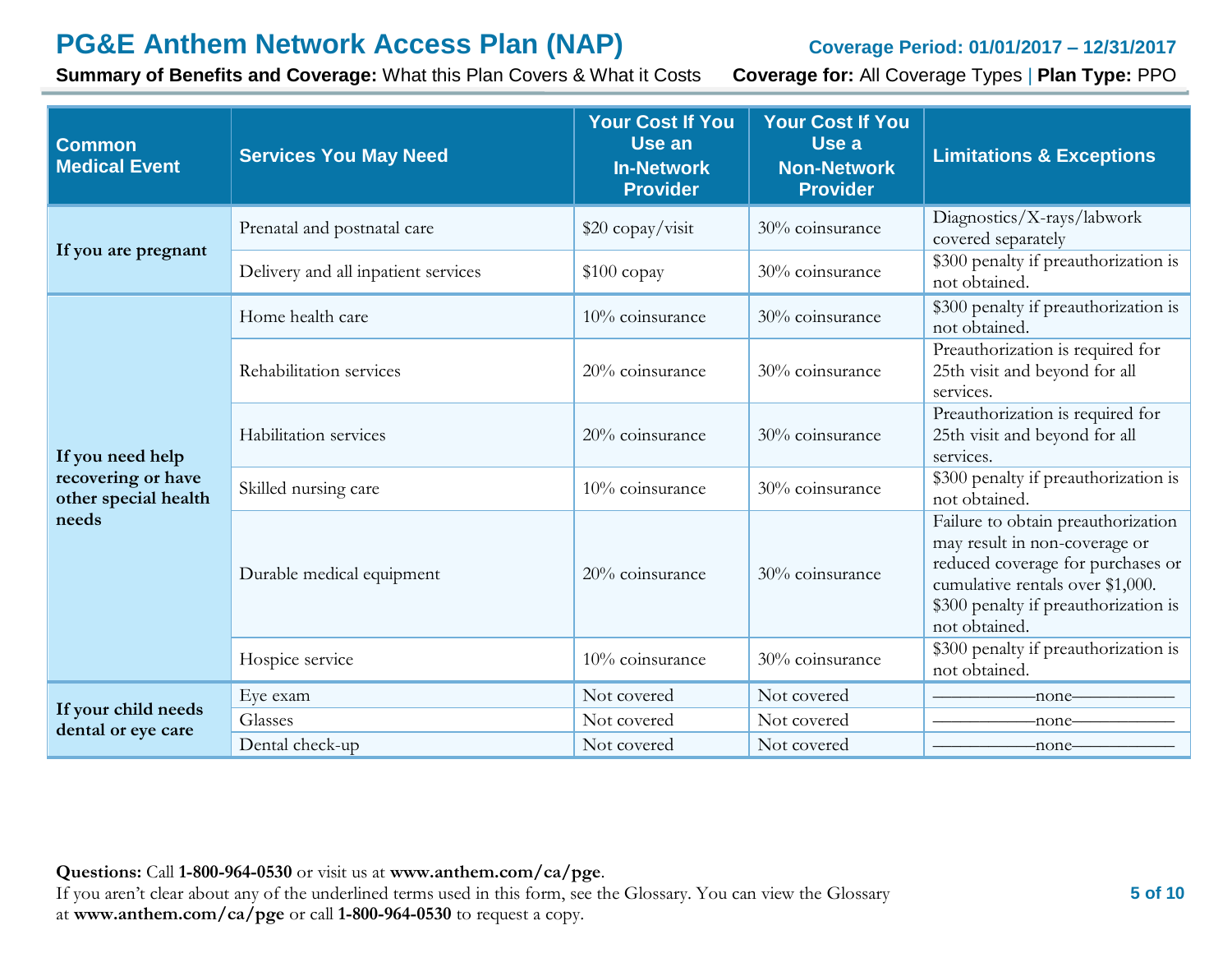**Summary of Benefits and Coverage:** What this Plan Covers & What it Costs **Coverage for:** All Coverage Types | **Plan Type:** PPO

## **Excluded Services & Other Covered Services:**

|                                                           | Services Your Plan Does NOT Cover (This isn't a complete list. Check your policy or plan document for other excluded services.)                                 |                                                                                                            |
|-----------------------------------------------------------|-----------------------------------------------------------------------------------------------------------------------------------------------------------------|------------------------------------------------------------------------------------------------------------|
| Cosmetic surgery<br>Dental care (Adult)<br>Long-term care | Most coverage provided outside the United<br>States. See www.anthem.com/ca/pge<br>Non-emergency care when traveling outside<br>the U.S.                         | Private-duty nursing<br>$\bullet$<br>Routine eye care (Adult)<br>Routine foot care<br>Weight loss programs |
| services.)<br>Acupuncture                                 | Other Covered Services (This isn't a complete list. Check your policy or plan document for other covered services and your costs for these<br>Chiropractic care | Infertility treatment (up to a lifetime)                                                                   |
| Bariatric surgery                                         | Hearing aids (1 per ear every 3 years)                                                                                                                          | maximum of $$7,000$                                                                                        |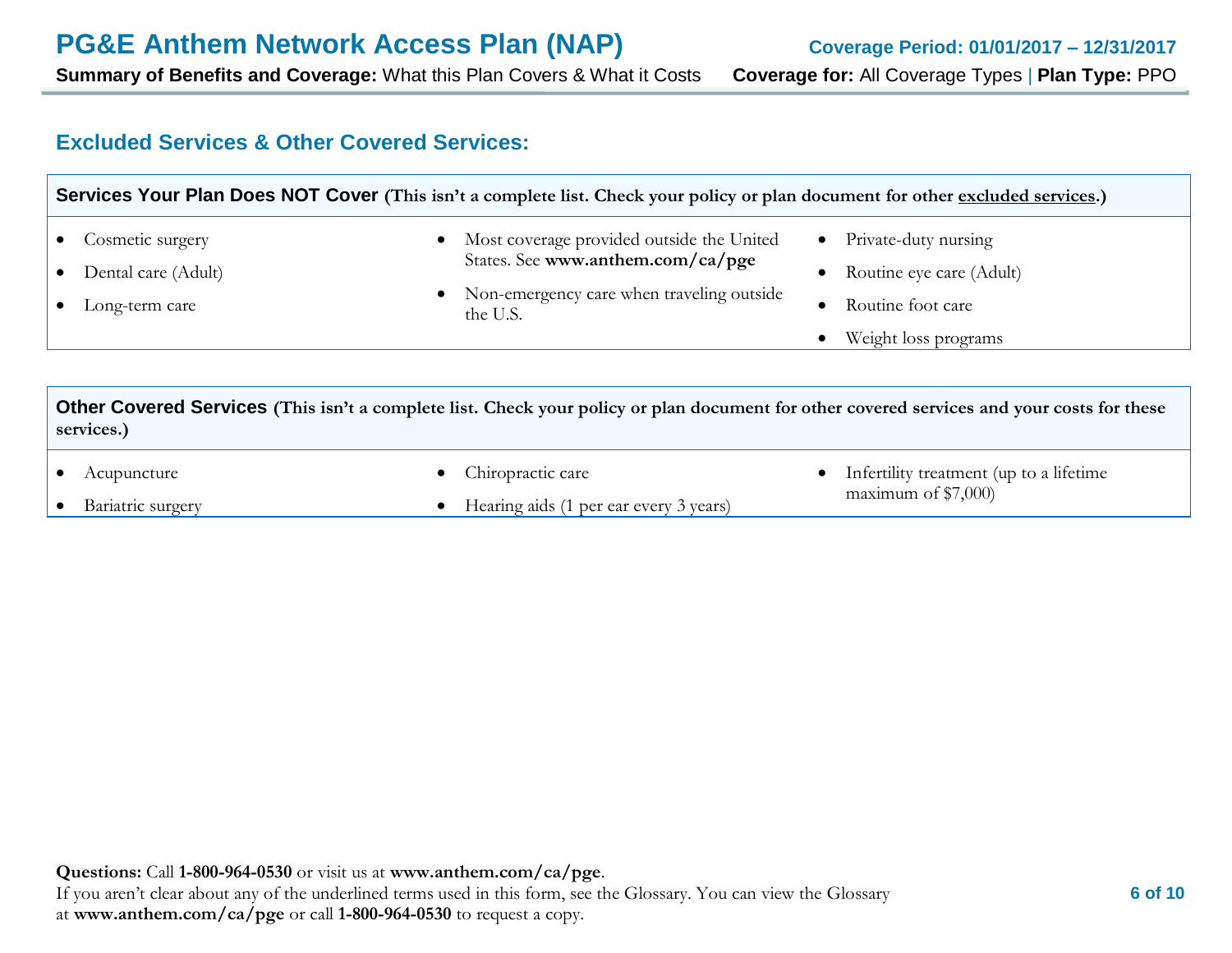# **Your Rights to Continue Coverage:**

If you lose coverage under the plan, then, depending upon the circumstances, federal and state laws may provide protections that allow you to keep health coverage. Any such rights may be limited in duration and will require you to pay a **premium**, which may be significantly higher than the premium you pay while covered under the plan. Other limitations on your rights to continue coverage may also apply.

For more information on your rights to continue coverage, contact the plan at 1-800-964-0530. You may also contact your state insurance department, the U.S. Department of Labor, Employee Benefits Security Administration at 1-866-444-3272 or **[www.dol.gov/ebsa](http://www.dol.gov/ebsa)**, or the U.S. Department of Health and Human Services at 1-877-267-2323 x61565 or **[www.cciio.cms.gov](http://www.cciio.cms.gov/)**

# **Your Grievance and Appeals Rights:**

If you have a complaint or are dissatisfied with a denial of coverage for claims under your plan, you may be able to **appeal** or file a **grievance**. For questions about your rights, this notice, or assistance, you can contact:

Anthem Blue Cross P.O. Box 4310 Woodland Hills, CA 91365-4310 Telephone: 1-800-964-0530 Website: **[www.anthem.com/ca/pge](http://www.anthem.com/ca/pge)**

You may also contact the Department of Labor's Employee Benefits Security Administration at 1-866-444-EBSA (3272) or **[www.dol.gov/ebsa/healthreform](http://www.dol.gov/ebsa/healthreform)**.

## **Does this Coverage Provide Minimum Essential Coverage?**

The Affordable Care Act requires most people to have health care coverage that qualifies as "minimum essential coverage." **This plan or policy does provide minimum essential coverage.** 

# **Does this Coverage Meet the Minimum Value Standard?**

The Affordable Care Act establishes a minimum value standard of benefits of a health plan. The minimum value standard is 60% (actuarial value). **This health coverage does meet the minimum value standard for the benefits it provides.** 

**Questions:** Call **1-800-964-0530** or visit us at **www.anthem.com/ca/pge**. If you aren't clear about any of the underlined terms used in this form, see the Glossary. You can view the Glossary at **www.anthem.com/ca/pge** or call **1-800-964-0530** to request a copy.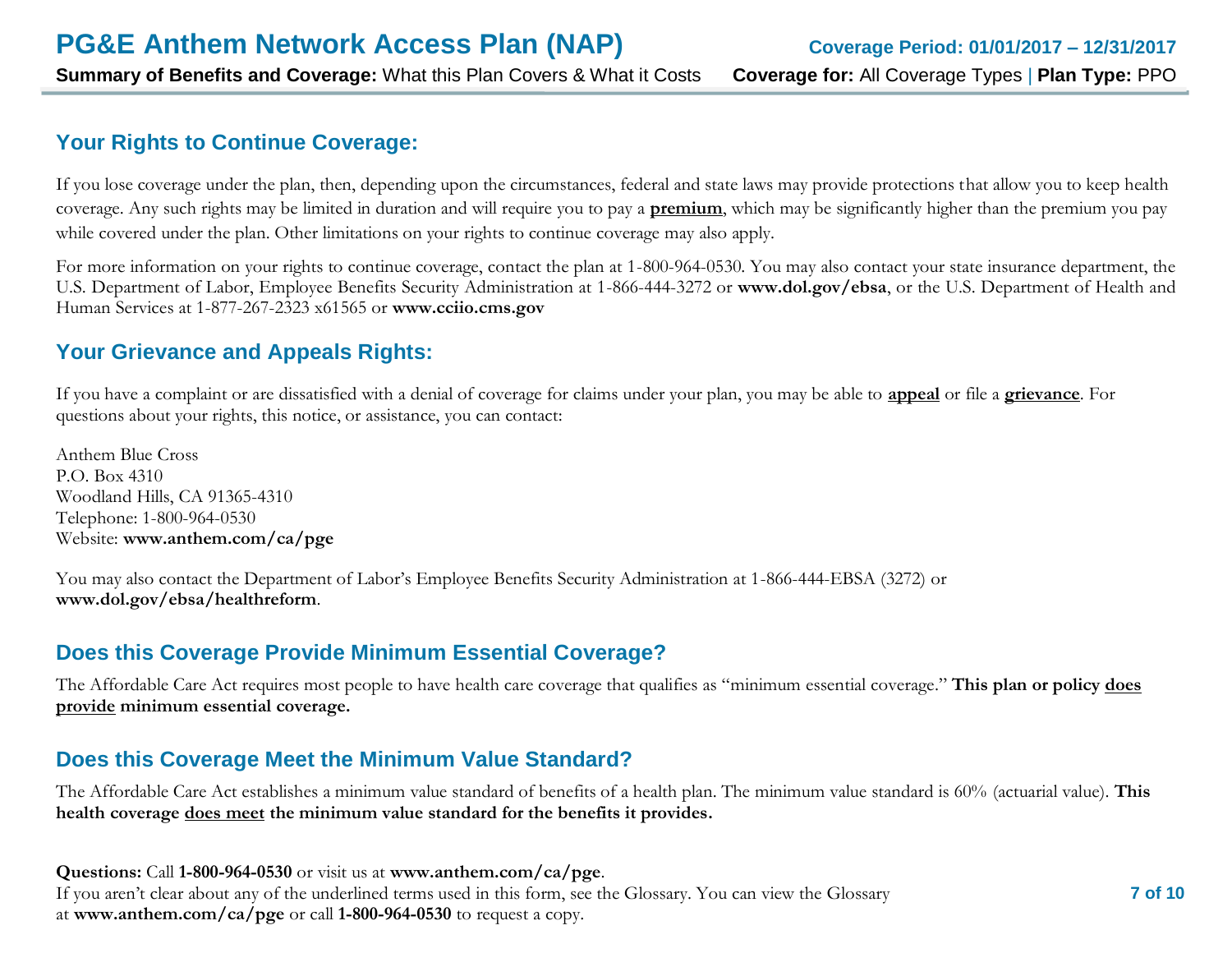## **Language Access Services:**

Spanish (Español): Para obtener asistencia en Español, llame al 1-800-964-0530.

Tagalog (Tagalog): Kung kailangan ninyo ang tulong sa Tagalog tumawag sa 1-800-964-0530.

Chinese (中文): 如果需要中文的帮助,请拨打这个号码 1-800-964-0530.

Navajo (Dine): Dinek'ehgo shika at'ohwol ninisingo, kwiijigo holne' 1-800-964-0530.

––––––––––––––––––––––*To see examples of how this plan might cover costs for a sample medical situation, see the next page.–––––––––––*–––––––––––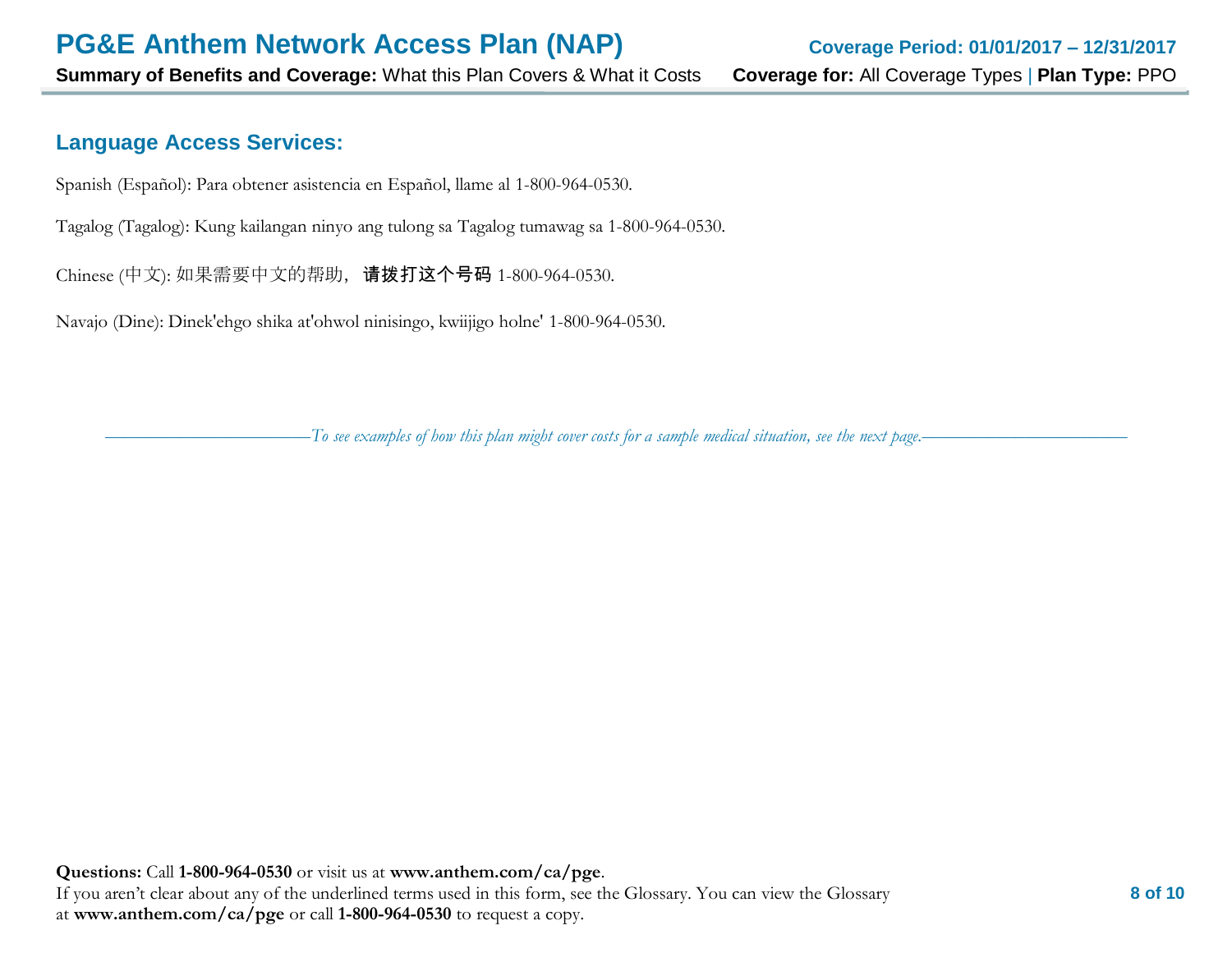# **About these Coverage Examples:**

These examples show how this plan might cover medical care in given situations. Use these examples to see, in general, how much financial protection a sample patient might get if they are covered under different plans.



**This is not a cost estimator.** 

Don't use these examples to estimate your actual costs under this plan. The actual care you receive will be different from these examples, and the cost of that care will also be different.

See the next page for important information about these examples.

| <b>Having a baby</b> |
|----------------------|
| (normal delivery)    |

- Amount owed to providers: \$7,540
- **Plan pays** \$6,938
- **Patient pays** \$602

#### **Sample care costs:**

| \$200<br>\$200<br>\$40 |
|------------------------|
|                        |
|                        |
|                        |
| \$500                  |
| \$900                  |
| \$900                  |
| \$2,100                |
| \$2,700                |
|                        |

#### **Patient pays:**

| Deductibles          | \$120 |
|----------------------|-------|
| Copays               | \$380 |
| Coinsurance          | \$102 |
| Limits or exclusions | \$0   |
| Total                | \$602 |

#### **Managing type 2 diabetes**

(routine maintenance of

a well-controlled condition)

- **Amount owed to providers:** \$5,400
- **Plan pays** \$4,514
- **Patient pays** \$886

#### **Sample care costs:**

| Prescriptions                  | \$2,900 |
|--------------------------------|---------|
| Medical Equipment and Supplies | \$1,300 |
| Office Visits and Procedures   | \$700   |
| Education                      | \$300   |
| Laboratory tests               | \$100   |
| Vaccines, other preventive     | \$100   |
| Total                          | \$5,400 |

### **Patient pays:**

| Deductibles          | \$120 |
|----------------------|-------|
| Copays               | \$80  |
| Coinsurance          | \$686 |
| Limits or exclusions | $\$0$ |
| Total                | \$886 |
|                      |       |